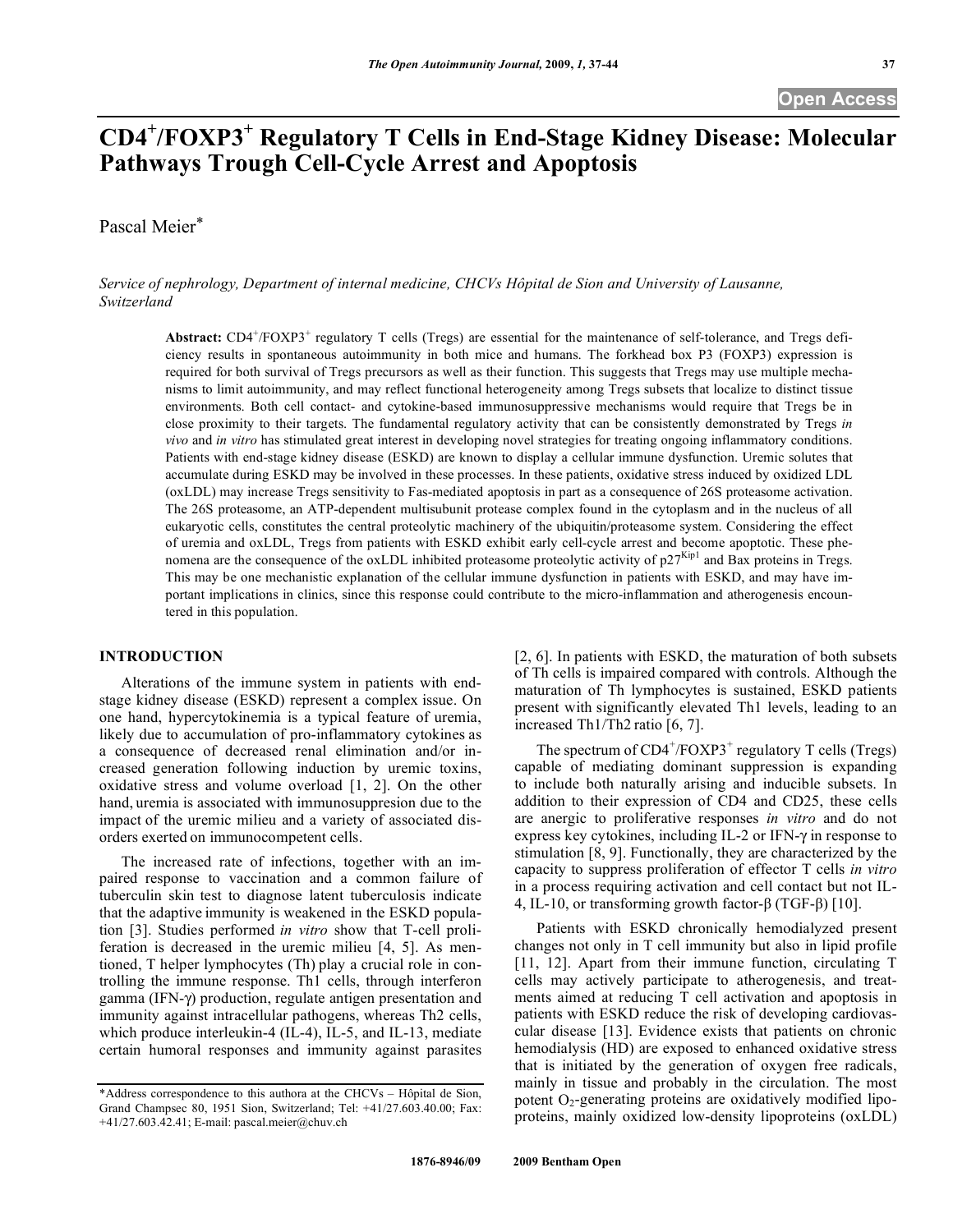[14]. The pathophysiological relevance of oxLDL-induced Tregs immunodeficiency and pro-atherogenic effect in HD patients remains uncertain, but may be one explanation of the immune dysfunction, illustrated by the high rate of bacterial infections and impaired vaccine response seen in these patients, and may be suggested as a contributor of the microinflammation seen in the atherogenesis frequently encountered in patients with ESKD and especially in chronic HD patients [15].

## **PATHOBIOLOGY OF CD4<sup>+</sup> /FOXP3<sup>+</sup> REGULATORY T CELLS**

 $CD4+/FOXP3+$  regulatory T cells seem to represent the resurrection of the old suppressor T cells. While most basic knowledge about these cells is derived from animal studies, the recent identification of these cells in humans has further attributed to their characterization by *in vitro* analysis. Results obtained have led to broad speculations about therapeutic potential by interference with these regulatory T cells. These cells are characterized by the expression of CD25 and the forkhead-family transcription factor FOXP3 (forkhead box P3), and they have the capacity to suppress the activation of other T cells in a contact-dependent manner [16-19]. Furthermore, FOXP3 can inhibit activation-induced expression of *IL2* by T cells. However, FOXP3 can target genes other than cytokine genes or genes that are regulated by nuclear factor of activated T cells (NFAT).

 $CD4+/FOXP3+$  regulatory T cells constitute approximately  $7-10\%$  of peripheral CD4<sup>+</sup> T cells in humans and mice and can suppress T cell function both *in vitro* and *in vivo*. They appear to influence immune responses to self antigens, tumors, and pathogenic organisms. Research mainly from *in vitro* studies has revealed that Tregs can exert suppressive effects against multiple cell types involved in immunity and inflammation [19-21]. These include the induction as well as the effector and memory function of  $CD4<sup>+</sup>$ and CD8<sup>+</sup> T cells, the inhibition of proliferation, immunoglobulin production and class switching of B cells, the inhibition of NK and NK T-cell cytotoxicity, the function and maturation of dendritic cells, as well as effects on the function and survival of neutrophils (Fig. **1**).

 $CD4+/FOXP3+$  regulatory T cells have a specific response to T cell receptor (TCR) engagement. Several studies have shown that Tregs isolated both from humans and from rodents do not proliferate when appropriately activated [22, 23]. They also do not produce cytokines such as IL-2, IL-4 and IFN- $\gamma$ , as well as other effector molecules such as TNF and TNF-receptor-family members. However, Tregs are not completely unresponsive to TCR-mediated signals, as TCR engagement is required for their ability to suppress the activation of responder T cells.

 In addition to making a start at identifying FOXP3-target genes, the precise role of FOXP3 in establishing the Tregcell differentiation programme is also being worked out. Several recent papers have addressed the role of FOXP3 in Tregs development and function in the thymus and in the periphery. Two groups, Gavin *et al*. and Lin *et al*., generated knock-in mice in which the gene encoding green fluorescent protein (GFP) or enhanced GFP (EGFP) was fused in frame into the *Foxp3* endogenous locus resulting in a fluorescent non-functional Foxp3 protein (referred to here as *Foxp3GFP* knock-in mice) [24, 25]. These studies indicate that Foxp3 is required for the suppressive functions of Tregs, as well as for their anergic state, but there are other factors that have important roles in Tregs development.

#### **FORKHEAD BOX P3 AND T CELL RECEPTOR SIG-NALING IN TREGS**

 CD4<sup>+</sup> effector T cells undergo a stereotypical activation programme after engagement of their TCR and appropriate co-stimulation. This programme consists of the activation of specific signaling pathways that result in the induction of effector functions, including the production of IL-2 [26, 27]. It is suggested that generation of Tregs may require higher affinity interaction between the agonist peptides/MHC II and TCR within the thymus in contrast to the process of conventional CD4<sup>+</sup> T cells production [28]. Support for this notion has been provided by analyzing Tregs development in mice expressing a transgenic TCR and its cognate ligand in the thymus. Recent studies show that TCR transgenic CD4<sup>+</sup> T cells can adopt the regulatory cell phenotype with a higher frequency when they encounter their cognate antigen in the thymus. Based on these observations, engagement of transgenic TCR by a high-affinity self-ligand is expected to initiate signaling cascades that ultimately induce FOXP3 expression and commit thymocytes to Tregs lineage [29].

 A mentioned, a key factor known to influence the development of Tregs is IL-2. While IL-2 was discovered as a key stimulatory cytokine of T cells, mice deficient in *Il2* or its receptor *Ilr2a* (*CD25*) or *Il2rb* (*CD122*) show signs of severe immunopathology. However, early studies that relied on CD25 as a Tregs marker had difficulty in determining whether IL-2 has a specific role in Tregs biology because CD25 expression is regulated by IL-2 [30]. Since the identification of FOXP3 as a valid marker of Tregs, several studies have been able to re-examine whether IL-2 has a role in Tregs development. By using mice that carry a *Foxp3gfp* reporter knock-in allele, it has been demonstrated that  $F\text{ox}p3^+$ Tregs still develop in the thymus — albeit in significantly reduced numbers — in  $II2^{-/-}$  and  $I1r2a^{-/-}$  mice [31].

It is established that naïve  $CD4^{+}/CD25^{-}/FOXP3^{-}T$  cells can convert into  $FOXP3^+$  regulatory T cells (i.e. Tregs). *In*  $vitro$  conversion occurs in the presence of TGF- $\beta$ , typically under conditions of low costimulation [32]. This process requires cytotoxic T lymphocyte antigen (CTLA)-4-mediated negative costimulation. The Tregs resemble naturally occurring Tregs both phenotypically and functionally [33]. *In vivo*, the extrathymic induction of Tregs from naïve  $CD4^+$ T cells occurs upon subimmunogenic antigen stimulation [34]. Consistent with *in vitro* studies,  $TGF- $\beta$  signaling and$ B7 costimulation are required for peripheral conversion. One of the key questions is whether and how dendritic cells (DCs) regulate the *de novo* induction of Tregs. To this end, Wang *et al.* examined the capacity of *ex vivo* splenic DC subsets to induce Foxp3 expression in the presence of TGF- $\beta$ [35]. Their results show that among the splenic DC subsets, the  $CDS\alpha^+DCs$  exhibit a superior capacity to drive conversion. Multiple costimulatory and coinhibitory molecules have been identified to nonredundantly regulate this process. In particular, programmed death 1 ligand expression on DCs is required for conversion not only *in vitro* but also in a tumor-induced *in vivo* conversion model. Collectively, this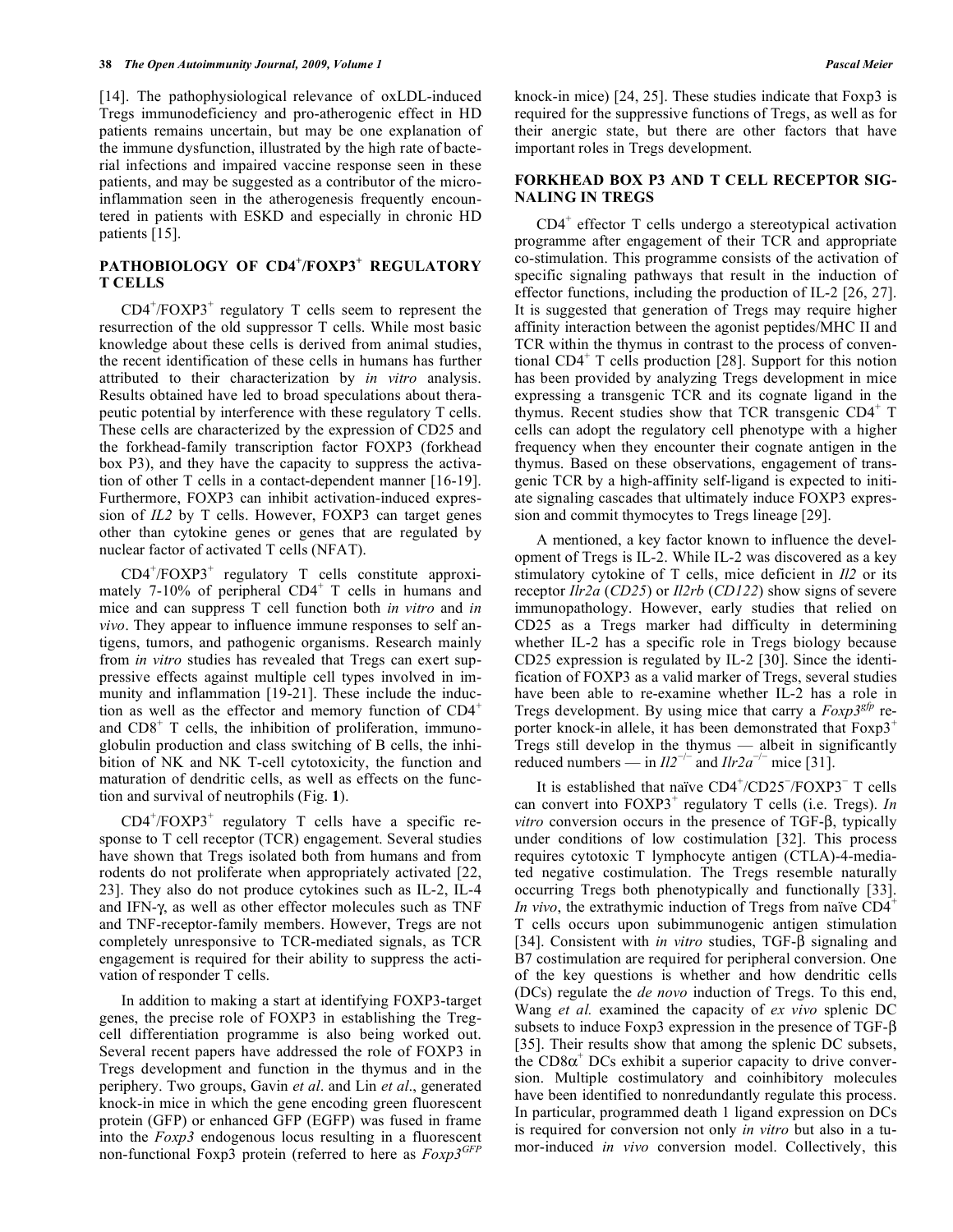

Fig. (1). A three-tiered model of the functions of regulatory T cells in maintaining normal immune homeostasis. This model shows mechanisms potentially used by Treg cells for homeostatic control in the steady state, during 'damage control' at the site of inflammation and for infectious tolerance after the resolution of an immune response.

aTreg: adaptive Tregs; TGF- $\alpha$ R: TGF- $\alpha$  receptor; nTreg: natural Tregs; CO: carbon monoxide; IFN- $\alpha$ R: IFN- $\alpha$  receptor.

study has illuminated the cellular and molecular parameters that regulate the *de novo* generation of Tregs, which might be exploited to prevent tumor-induced immune tolerance [35].

### **CO-STIMULATORY SIGNALING PATHWAYS AND FOXP3 EXPRESSION**

 It is widely accepted that T-cell activation requires at least two signals. The first one is specific and initiated by the interaction between TCR and the MHC-peptide complex; the engagement of CD28 by B7 molecules on the antigen presenting cells provides the nonspecific co-stimulatory signals essential for T-cell full activation and function [36]. Similarly, FOXP3 expression and the production of Tregs both in the thymus and in the periphery critically depend on the costimulatory signaling.  $CD28^{-1/2}$  and  $B7-1^{-/2}/B7-2^{-/2}$  (CD80<sup>-/-</sup>  $/CD86^{-1}$  mice show significantly reduced numbers of Tregs in the thymus and the periphery, indicating that CD28:B7 interaction is required for the development and maintenance of Tregs.  $CD4^+$ /Foxp3<sup>+</sup> regulatory T cells constitutively express the intracellular and surface CTLA-4 [37]. CTLA-4 deficient mice display the phenotypes critically resembling the Foxp3 mutant ones, indicating a close link may exist

between CTLA-4 and Tregs [38]. In addition, other costimulatory molecules may also contribute to FOXP3 expression and Tregs development and function. Blockade of the programmed death 1 (PD1)-PD-L pathway with the anti-PD1 mAb significantly interrupted the vascular endotheliuminduced FOXP3 expression and the conversion into the Tregs from CD4<sup>+</sup>/CD25<sup>-</sup> T cells, indicating that PD1-PD-L interaction seems to be critical for Foxp3 expression and the conversion into Tregs in mice [39]. OX40-OX40 ligand (OX40-L) interaction may be important for the development and homeostasis of Tregs, as the significantly reduced number of Tregs in OX40-deficient mice and the increased Tregs in constitutively active OX40-L expressing mice were observed [40].

## **EFFECTS OF UREMIA AND oxLDL ON CD4<sup>+</sup> /CD25¯ T CELLS**

 Human CD4 regulatory function is observed only when the CD4<sup>+</sup> T cells expressed high levels of CD25 and the cells are isolated apart from the  $CD25<sup>low</sup> T$  cells. However, patients with ESKD show an early activation of CD4<sup>+</sup> T cells and impaired proliferation ability in conjunction with an impaired IL-2 pathway [11]. Indeed, part of activated CD4<sup>+</sup> T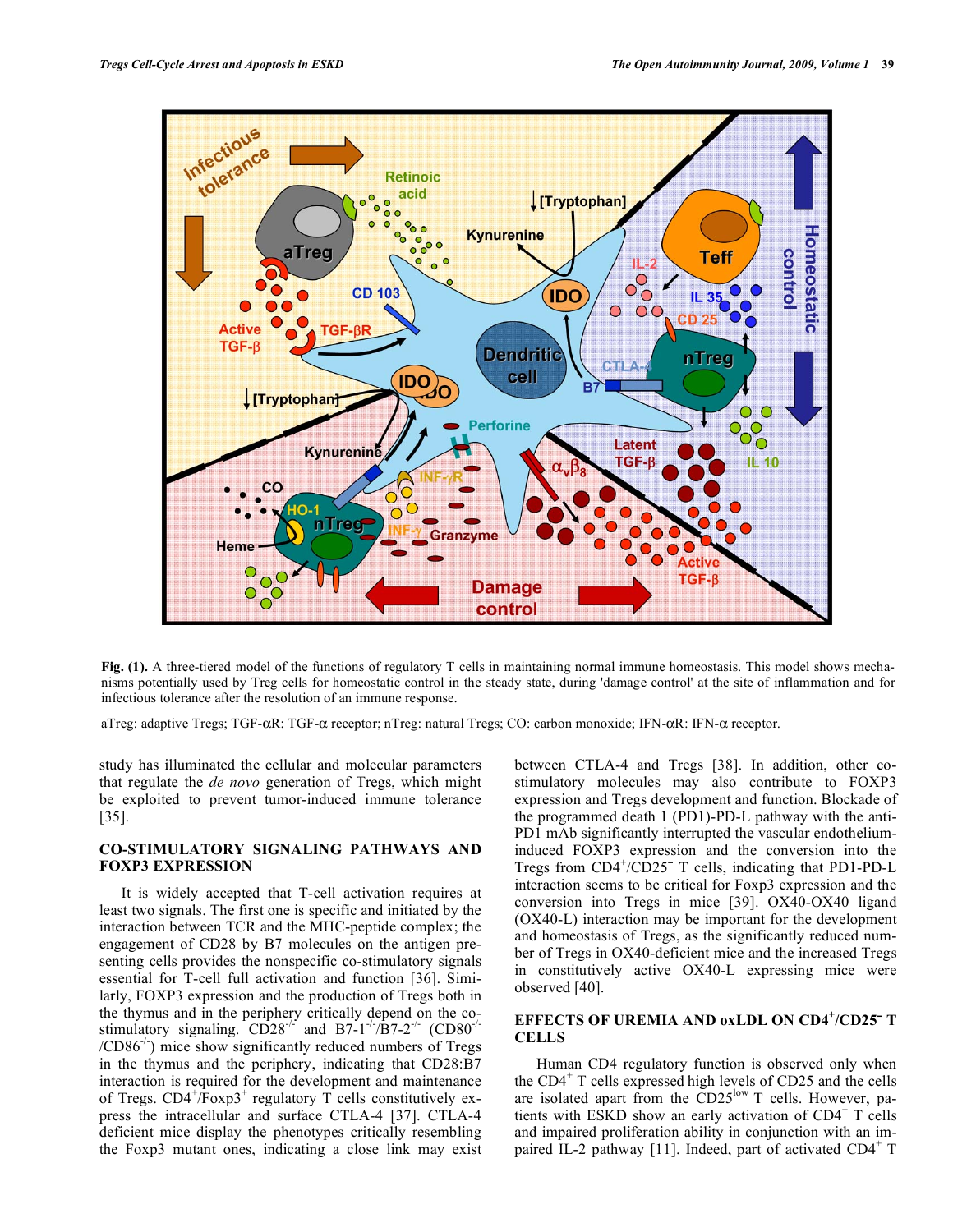cells from these patients, which did not express the CD25 activation marker, are dysfunctional, do not proliferate and are apoptotic [11]. Thus, in uremic patients, oxLDL seem to play a specific role in the frequencies and phenotypes of CD4<sup>+</sup> /CD25<sup>+</sup> /CD127¯ Tregs, which distinctly discriminates between nTreg and effector cell subsets [15]. Indeed, in these patients, oxLDL inhibit CD25 expression at the cell surface, whereas the expression of CD3 and CD4 (constitutively expressed on T cells), CD69 (early activation antigen) and HLA-DR (late activation antigen) is unchanged [9, 15, 41]. Thus oxLDL do not alter the steps of the signalling pathways triggering CD69 and HLADR expression, but mild oxidation of LDL is sufficient to dramatically disturb CD25 expression as demonstrated in a recent study [15]. Considering these effects, the relative percentage of  $CD4^+/CD25^+$  Tregs of the total CD4 population is significantly reduced by incubation with oxLDL compared with a nonsignificant depleting effect on  $CD4^+/CD25^-$  T cells.

## **IMPAIRED CD4<sup>+</sup> /FOXP3<sup>+</sup> REGULATORY T CELL FUNCTION IN PATIENTS WITH ESKD**

 In chronic kidney disease, as in other chronic inflammatory diseases, monocytes/macrophages and their mediators make an important contribution to the inflammatory process. Previous findings suggested that in patients with ESKD, a significantly high percentage of activated T cells ultimately did not proliferate but became apoptotic [41, 42]. Circulating T cells from HD patients show clear signs of biological activation, likely caused by the combined action of activated complement components, blood-dialyzer interaction, and such dialysate contaminants as endotoxins. The increase in early activation markers such as CD69 is expected to result in the production of mid, late and then postactivated/memory T cells. The analysis of the other markers such as HLA-DR (late-activated T cells), CD45RO (postactivated memory helper T cells), CD11a (postactivated cytotoxic T cells) and CD28 (postactivated lymphokine-producing cytotoxic T cells) does not provide any argument for further overall Tcell activation. This might indicate that the type of activation observed generally in T cells from uremic patients was somehow aborted or inefficient [11, 42].

 In uremic patients as in healthy subjects, monocytes/ macrophages (M/M) are not able to prime T cells *de novo*, but rather stimulate effector/memory T cells by the secretion of cytokines, which support T cell proliferation. Their ability to interact with T cells *via* MHC class II–TCR interactions as well as engagement of T cell co-stimulatory receptors on their surface, makes close contact between M/M and Tregs likely to occur *in vivo*. However, only few clear data on this interaction and its relevance in uremia have been exposed [43, 44]. It is possible that the micro-inflammation seen in patients with ESKD may be related to specific M/M, which perform distinct immunological functions. It is conceivable that alternatively activated M/M (i.e. type-II M/M), which have rather immunomodulatory (i.e. suppressive) functions may not be able to correctly suppress the proliferation of activated T cells in uremic patients. Indeed, recent findings indicate, that these M/M are also able to induce Tregs, which additionally account for the drastically reduced T cell proliferation induced by the M/M [45]. *Vice versa*, Tregs respond to M/M since they are able to block M/M maturation [46].

Thus, these data indicate that alternatively activated M/M can induce immunosuppressive Tregs and that in return these Tregs are potent suppressors of M/M maturation. However, further studies in patients with ESKD are needed to confirm the role of these type-II M/M in this population.

#### **PLACE OF oxLDL IN TREGS APOPTOSIS IN PA-TIENTS WITH ESKD**

 Apoptosis is a deliberate form of induced cell death distinct from senescence, a process by which unwanted or damaged cells are removed in most multicellular organisms. It requires activation of specific genes that lead to a series of distinctive morphological and biochemical features. These changes include activation of cellular proteases (caspases), mitochondrial depolarization, chromatin condensation, DNA degradation, and cell volume loss or cell fragmentation. The induction of activated Tregs apoptosis from HD patients is dependent on Fas/FasL expression, which leads to a cell contact form of circulating  $CD4^+$  T cell self-injury [47]. Furthermore, activated Tregs from HD patients fail to respond adequately to exogenous IL-2. This is due to the downmodulation of surface IL-2 receptor (IL-2R)  $\alpha$ -subunits  $(IL-2R\alpha)$  expression, impaired IL-2 signal transduction in CD4<sup>+</sup> T cells and/or increased serum levels of soluble IL-2R (sIL-2R) [11]. Decreased proliferative capacity of Tregs from subjects with normal renal function incubated with serum from chronic HD patients and its restoration by normal serum strongly suggests that mediators induced by HD affect transduction mechanisms in the IL-2/IL-2R pathway. Finally, IL-2 seems to inhibit the apoptotic process at many stages by interacting with various proteins [48].

 The clinical consequences of the Tregs dysfunction in patients with ESKD are numerous including immune dysregulation, micro-inflammation and atherogenesis [11, 15, 49].

 It is known that in T cells, apoptosis plays an important role in maintaining T cell repertoire and deleting autoreactive T and B cells, thus limiting the immune response. Apoptosis is strictly regulated by a number of gene products that promote cell death or extend cell survival. The Fas (CD95) surface receptor mediates apoptosis in a wide variety of cell types. Its ligand (FasL) is predominantly expressed in activated T cells and mediates cell death by cross-linking the Fas receptor in apoptosis sensitive Fas<sup>+</sup> cells. The susceptibility of T cells to apoptosis is controlled by the family of bcl-2 homologues. Overexpression of bcl-2 enhances the survival of T cells. In contrast, Bax heterodimerizes with bcl-2 to counter its antiapoptotic effect and promotes apoptosis.

 In HD patients, oxLDL may play a dual role in Tregs. On the one hand, oxLDL activates Tregs and induces Fas expression, thereby initiating a cascade of substrate-specific pro-apoptotic caspases leading to cell cycle arrest [15]. On the other hand, oxLDL alters IL-2/IL-2R pathway and sensitizes activated Tregs from HD patients to exogenous IL-2 explaining the reported Tregs apoptosis in these patients [11]. In activated Tregs from uremic patients and more particularly in those from HD patients, oxLDL induce Fas expression on the cell surface, which corresponds to the early phase of cell apoptosis. The evaluation of intracellular Fas synthesis and DNA fragmentation confirms Fas-mediated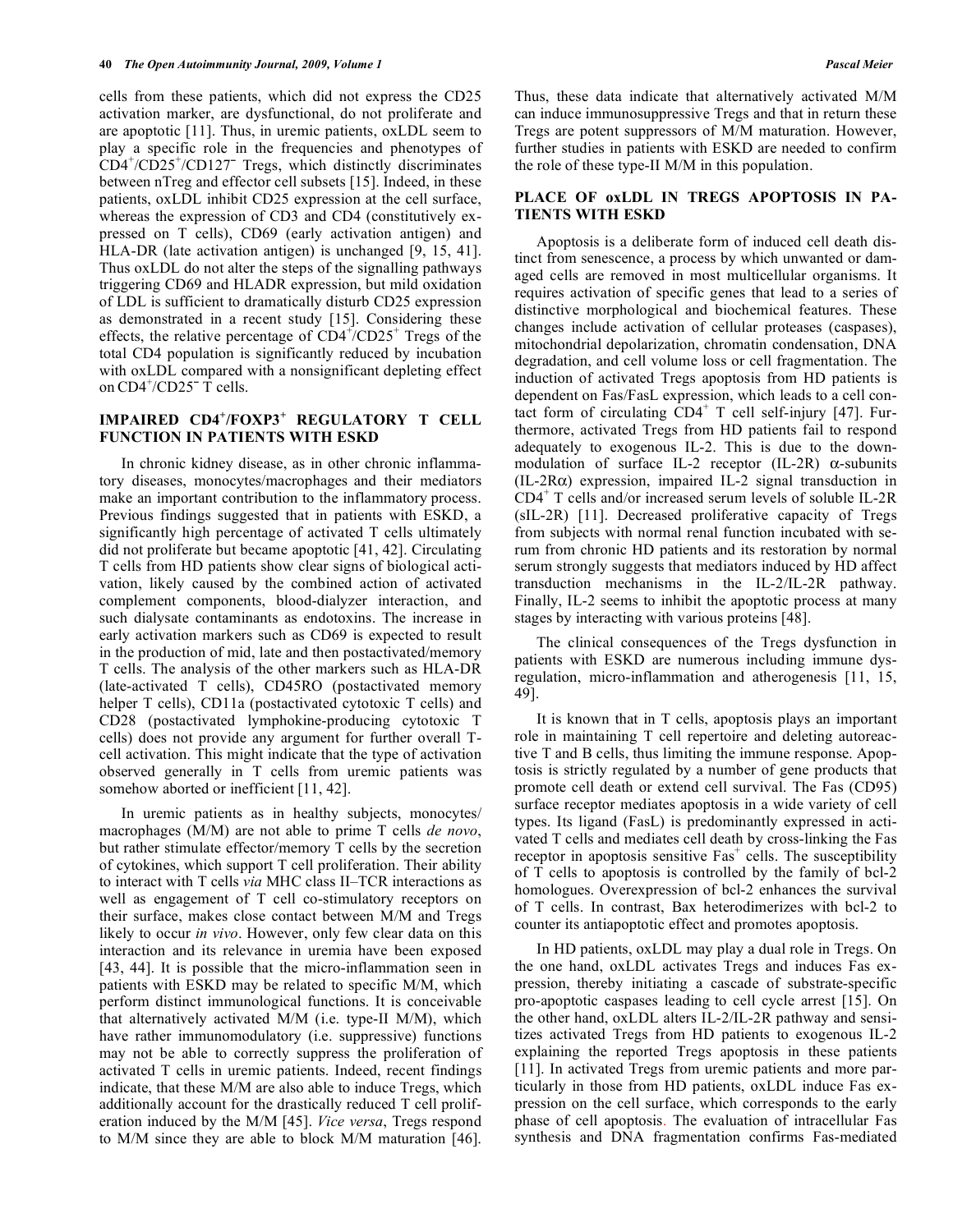apoptosis in Tregs in response to oxLDL. The percentage of apoptotic cells is related to the copper mildly oxidized LDL concentration. Fas activation induces the recruitment of procaspase-8 to the Fas receptor, and this association triggers the caspase cascade that leads to apoptosis [50]. Overexpression of Fas sensitizes cells to Fas-induced apoptosis, suggesting that increased clustering of Fas on the plasma membrane results in a stronger ability to recruit procaspase-8, which would overcome the sequestering of procaspase-8 by Bcl-2, and could influence the inhibitory function of Bcl-2 or Bcl-xL on Fas-induced apoptosis [51]. Moreover, experiments with blocking antibodies to Fas suggest that mildly oxidized LDL acts mainly by up-regulating expression of Fas [9]. Activation of the Fas pathway results in oligomerization of Fas and recruitment of Fas-associated death domain (FADD) and FADD homologous, IL-1 beta-converting enzyme (ICE)-like protease (FLICE), which then activate caspases. The observation that the FLICE inhibitory protein is down-regulated by oxLDL further supports the involvement of the Fas pathway in oxLDL-induced apoptosis [52- 54]. Finally, mildly oxidized LDL causes an overexpression of Fas at the Tregs surface. The stimulation of Fas expression seems to be a key element of this process. Indeed, activation of Tregs induces transient expression of FasL triggering Fas-dependent apoptosis. Therefore, the knowledge of molecular pathways that control and drive Tregs activity is necessary, and the understanding of mechanisms Tregs use for interactions with other subsets of lymphocytes is a key requirement for the development of corrective therapies in the future. The most striking observation recently made is that both Tregs and responder cells can reciprocally regulate T cell survival in cocultures, and that Tregs can be induced to die in cocultures with activated responder cells. Furthermore, Tregs sensitivity or resistance to responder cells-derived death signals appears to be dependent on the IL-2 concentration in cocultures [55].

## **PLACE OF 26 S PROTEASOME IN T CELL-CYCLE ARREST AND APOTOSIS**

 The ubiquitin proteasome system is one of the most important proteolytic machineries in eukaryotic cells. It is involved in the regulation of essential cellular processes, such as cell cycle, signal transduction and antigen processing [56].

 During the tightly regulated G1/S-phase, the sister chromatids are separated and complemental DNA synthesis and replication takes place. The proper custodial regulation of DNA replication generally refers to the timely ordered progression from G1- to S-phase that constitutes the strict initiation and completion of only one round of DNA replication in each cell cycle. This duplication relies on the coordinated activities of positive regulators, such as cyclins, cyclindependent kinases (CDK), CDK-cyclin complexes, E2F and Cdc6, and negative regulators, such as CDK inhibitors (CKI) of the Cip/Kip and INK4 families. The coordinated timely presence and action of these positive and negative regulators is governed by inactivation as a result of proteasomal degradation [57].

 During the G2/M-phase, the doubled chromosome set is separated along kinetochore microtubules and divided into two new cells. The ordered progression of the S- and Mphase also highly depends on the spatial and temporal

control of cell cycle regulatory proteins by proteasomal degradation that finally ensures proper cell cycle transitions and adequate frequencies of cell division [57].

Proteasomal degradation of the CKI  $p27^{Kip1}$  is thought to be required for G1-to-S-phase progression and mainly occurs at the early onset of S-phase), although  $p27<sup>Kip1</sup>$  degradation also can take place at the G0-to-G1-phase transition. Consequently,  $p27^{kip1}$  protein is abundant in G0 and G1 cells and is down-regulated in proliferating and S-phase cells. Moreover, ectopic overexpression of mutant  $p27^{Kip1}$ , but not of wildtype  $p27^{Kip1}$ , results in cell cycle arrest in the S-phase strongly suggesting that proteasomal degradation of  $p27<sup>Kip1</sup>$  is essential for the entry into S-phase [58]. However, inactivation of  $p27<sup>Kip1</sup>$  function may not only occur by proteasomal degradation, but also *via* alternative pathways such as proteolytic processing.

 One candidate mechanism of how proteasomal activity promotes apoptosis at an upstream point of apoptotic signal transduction has been uncovered recently in primary mouse thymocytes: XIAP and c-IAP1, members of the highly conserved family of inhibitors of apoptosis proteins (IAPs) that exert their antiapoptotic activity, at least in part, by inhibiting the activation and enzymatic activity of caspases, and by ubiquitination and targeting of caspase-3 for proteasomal degradation, are autoubiquitinated and subsequently degraded by the 26S proteasome in response to various apoptotic stimuli [59-61].

 Another candidate mechanism of providing proapoptotic signals by proteasomal activity has been demonstrated in HUVECs induced to undergo apoptosis by treatment with TNF- $\alpha$ . Early after the initiation of TNF- $\alpha$  treatment of HUVECs, Bcl-2, a mitochondrial membrane-anchored protein capable of blocking apoptosis induced by diverse stimuli, was shown to be specifically degraded by the 26S proteasome [62-64]. This event was demonstrated to be operative in inducing apoptosis, because pretreatment of HUVECs with specific proteasome inhibitors reversed both TNF- $\alpha$ -induced Bcl-2 degradation and induction of apoptosis.

 Only few studies have specifically examined proteasome function in primary lymphocytes from human. In fact, there is only one study known to date, that has analyzed the impact of age on proteasome activity in lymphocytes [65]. Other studies analyzed the decreased proteasomal proteolytic activity with age in T cells from the elderly [66]. Recently, Ponnappan *et al*. defined the alterations that occur upon aging in proteasomal subunits and provided an insight into the basis for the loss of catalytic activity [67, 68]. Thus, it appears that while the immunoproteasome is constitutively found in T cells, levels of both immunoproteasome and constitutive catalytic subunits decline with increasing age. In fact, mRNA expression of immunoproteasome subunits is significantly lower in T cells from elderly donors. With regard to functional enzymatic activity, while chymotryptic activity is significantly compromised in T cells from the elderly and post-acidic activity appears to be slightly down regulated, the tryptic activity is least affected. This observation is in keeping with alterations in the ratio of inducible proteasome subunits to constitutive subunits present in the 26S particles of the proteasome. As NFKB is a central mediator of signaling within T cells, and given that the proteasome regulates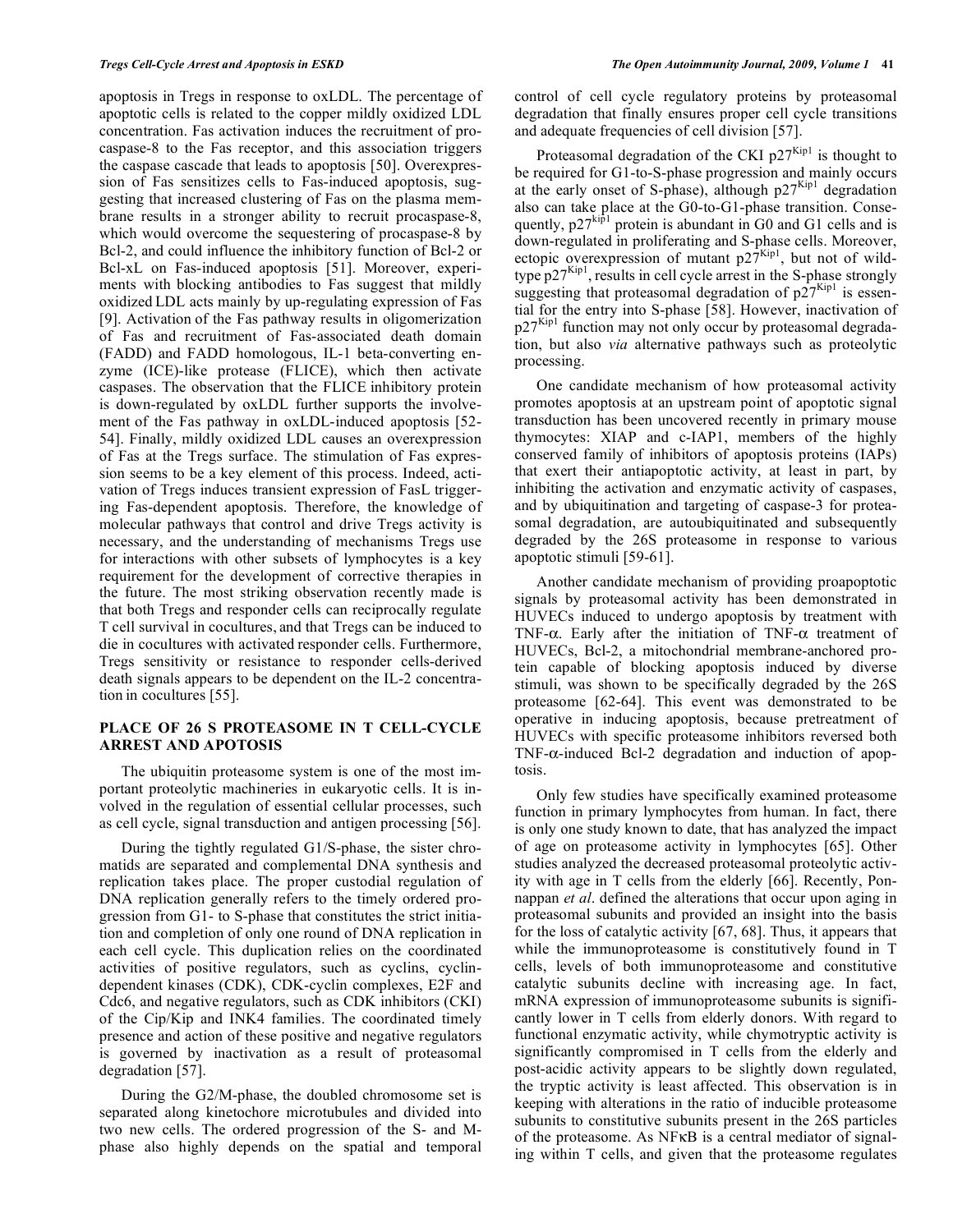the induction of NF<sub>K</sub>B, it is not too far-fetched to speculate that decreased proteasomal activity in T cells will adversely impact on immune function, thus contributing to immune dysfunction in human, especially in elderly. Additionally, given the role of NFKB as an anti-apoptotic factor/survival factor, altered proteasomal regulation may also be implicated in cell survival.

## **FOXP3<sup>+</sup> REGULATORY T CELL-CYCLE ARREST AND APOPTOSIS IN UREMIA: ROLE OF THE 26 S PROTEASOME**

 As recently demonstrated, oxLDL inhibit proteasome enzymatic activity of the CKI  $p27<sup>Kip1</sup>$  and the pro-apoptotic molecule Bax [15]. The consequences result in the increased accumulation of these key regulatory proteins in Tregs from HD patients. The mechanisms by which oxLDL modify Tregs proteasome activity in uremic patients remain poorly understood. However, besides enhancing the oxidative damage of proteins such as  $p27^{kip1}$  and Bax, oxLDL may lead to accumulation of ubiquitinated proteins *via* inhibition of proteasome enzymatic activity (Fig. **2**). It can be speculated that the oxLDL-related protein damage is responsible for the Tregs cycle arrest at  $G_1$  phase and their apoptosis. Indeed, oxLDL produce a rapid decay of proteasomal proteolysis in inducing derivatization of cell proteins by 4-hydroxynonenal (4-HNE) resulting in an inhibition of the 19S. This is because 4-HNE cross-linked proteins are resistant to proteolysis and are able to inhibit the 26S proteasome and because 26S proteasome is less resistant to  $H_2O_2$ -induced oxidative stress than the 20S proteolytic core. The second step (i.e. inhibition of the 20S core) may be a result of the progressing intracellular oxidative stress induced by oxLDL. At this stage, when the proteasome is completely inhibited, Tregs are rapidly dying.

 On the other hand, oxLDL affect the anti-apoptotic protein Bcl-xL degradation by increasing its removal in parallel with the activation of the 20 S and 26 S proteasome in Phytohemagglutinin (PHA)-stimulated Tregs from healthy subjects treated with various concentrations of oxLDL or cultured with uremic serum from HD patients [15, 69, 70].

#### **CONCLUDING REMARKS**

 Accumulating evidence suggests an important role for Tregs in the control of immunity and some inflammatory diseases development and/or progression. Future studies should aim at the delineation of the critical subtypes of Tregs responsible for these protective effects, the factors and molecular mechanisms involved in their survival, migration and suppressive function especially in patients with ESKD. Indeed, the modified Tregs number and function seen in this patient population are the consequences of the  $p27<sup>Kip1</sup>$  and Bax accumulation in these  $CD4^+$  T cell subtypes, which was due to oxLDL proteasome activity alteration. Proteolytic degradation of cell proteins by the 26S proteasome is a highly complex and tightly regulated process that plays pivotal roles in the regulation of basic cellular processes, including differentiation, proliferation, cell cycling, apoptosis, gene expression, and signal transduction. From a mechanistic view, the 26S proteasome is capable of governing strictly opposite biologic features that crucially determine the fate of a cell, proliferation, and apoptosis. Because proteasomal protein degradation is a highly ordered and elaborated process, it is obvious that this process also can underlie deregulation as observed in several human diseases that exhibit an imbalance of proliferation and apoptosis as a fundamental pathogenetic feature as encountered in patients with ESKD. A fact which may have important implications in clinics, since this response could contribute to the  $CD4^+$  T



Fig. (2). Model for 26 S proteasome-mediated regulation of FOXP3<sup>+</sup> regulatory T cells apoptosis in uremia. oxLDL: oxidized LDL.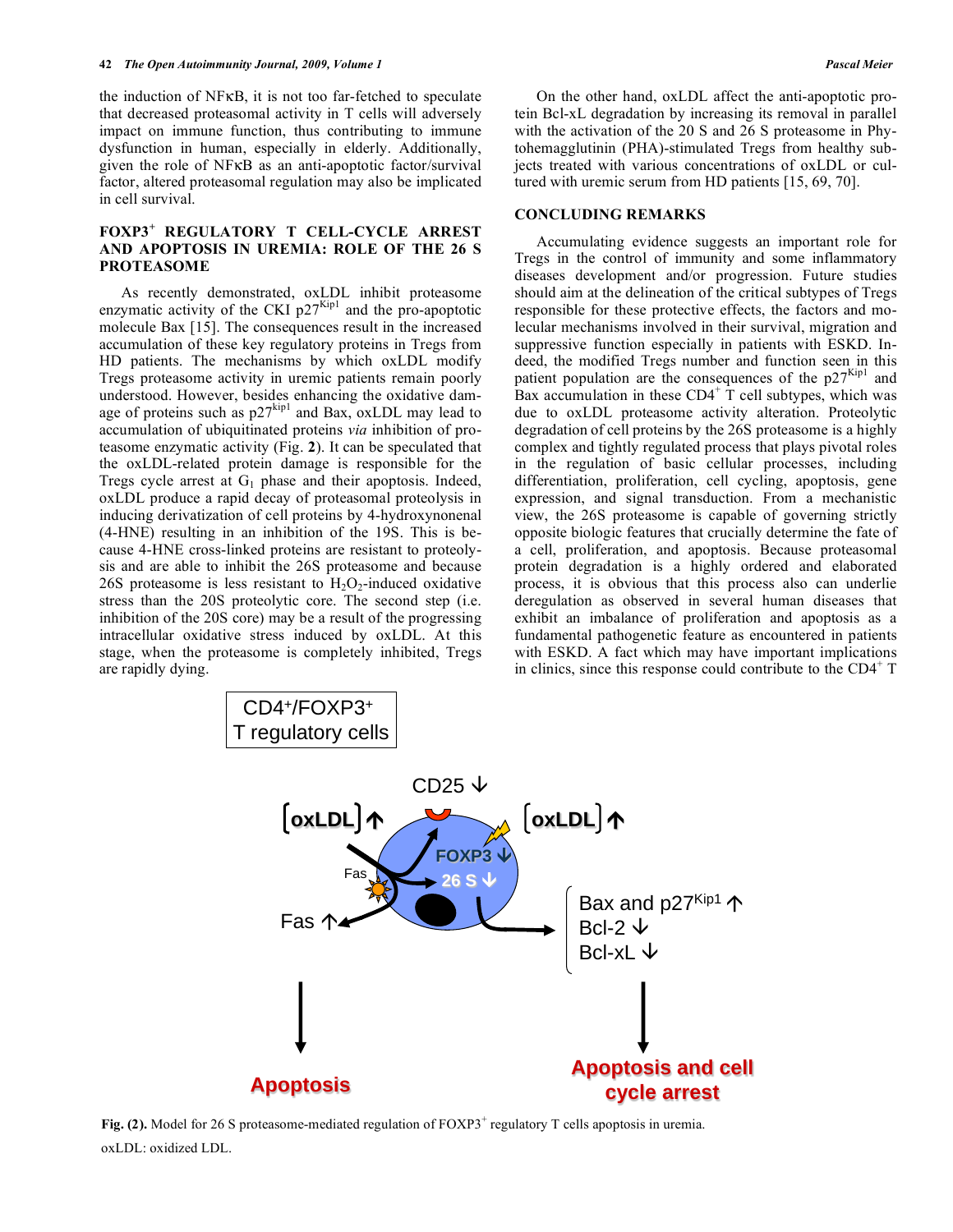cell immune dysfunction in patients with ESKD including micro-inflammation and atherogenesis.

#### **REFERENCES**

- [1] Kimmel PL, Phillips TM, Simmens SJ, *et al*. Immunologic function and survival in hemodialysis patients. Kidney Int 1998; 54: 236-44.
- [2] Stenvinkel P, Ketteler M, Johnson RJ, *et al*. IL-10, IL-6, and TNFalpha: central factors in the altered cytokine network of uremia-the good, the bad, and the ugly. Kidney Int 2005; 67: 1216-33.
- [3] Eleftheriadis T, Antoniadi G, Liakopoulos V, Kartsios C, Stefanidis I. Disturbances of acquired immunity in hemodialysis patients. Semin Dial 2007; 20: 440-51.
- [4] Meuer SC, Hauer M, Kurz P, Meyer zum Buschenfelde KH, Kohler H. Selective blockade of the antigen-receptor-mediated pathway of T cell activation in patients with impaired primary immune responses. J Clin Invest 1987; 80: 743-9.
- [5] Stachowski J, Pollok M, Burrichter H, Spithaler C, Baldamus CA. Signalling *via* the TCR/CD3 antigen receptor complex in uremia is limited by the receptors number. Nephron 1993; 64: 369-75.
- [6] Ando M, Shibuya A, Yasuda M, *et al*. Impairment of innate cellular response to *in vitro* stimuli in patients on continuous ambulatory peritoneal dialysis. Nephrol Dial Transplant 2005; 20: 2497-503.
- [7] Fernandez-Fresnedo G, Ramos MA, Gonzalez-Pardo MC, de Francisco AL, Lopez-Hoyos M, Arias M. B lymphopenia in uremia is related to an accelerated *in vitro* apoptosis and dysregulation of Bcl-2. Nephrol Dial Transplant 2000; 15: 502-10,
- [8] Mahajan D, Wang Y, Qin X, *et al*. CD4+CD25+ regulatory T cells protect against injury in an innate murine model of chronic kidney disease. J Am Soc Nephrol 2006; 17: 2731-41,
- [9] Meier P, Spertini F, Blanc E, Burnier M. Oxidized low-density lipoproteins activate CD4+ T cell apoptosis in patients with endstage renal disease through Fas engagement. J Am Soc Nephrol 2007; 18: 331-42.
- [10] Randolph DA, Fathman CG. Cd4+Cd25+ regulatory T cells and their therapeutic potential. Annu Rev Med 2006; 57: 381-402.
- [11] Meier P, Dayer E, Ronco P, Blanc E. Dysregulation of IL-2/IL-2R system alters proliferation of early activated CD4+ T cell subset in patients with end-stage renal failure. Clin Nephrol 2005; 63: 8-21.
- [12] Kronenberg F, Lingenhel A, Neyer U, *et al*. Prevalence of dyslipidemic risk factors in hemodialysis and CAPD patients. Kidney Int 2003; 84(Suppl 3): S113-6.
- [13] Wanner C, Zimmermann J, Schwedler S, Metzger T. Inflammation and cardiovascular risk in dialysis patients. Kidney Int 2002; 80(Suppl 3): S99-102.
- [14] Ziouzenkova O, Asatryan L, Akmal M, *et al*. Oxidative crosslinking of ApoB100 and hemoglobin results in low density lipoprotein modification in blood. Relevance to atherogenesis caused by hemodialysis. J Biol Chem 1999; 274: 18916-24.
- [15] Meier P, Golshayan D, Blanc E, Pascual M, Burnier M. Altered proteasome activity by oxidized low-density lipoproteins plays a key role in regulatory T cell apoptosis in patients with end-stage kidney disease. J Am Soc Nephrol 2009; in press.
- [16] Bluestone JA, Abbas AK. Natural versus adapted regulatory T cells. Nat Rev Immunol 2003; 3: 253-7.
- [17] Fontenot JD, Rudensky AY. A well adapted regulatory contrivance: regulatory T cell development and the forkhead family transcription factor Foxp3. Nat Immunol 2005; 6: 331-7.
- [18] Sakaguchi S. Regulatory T cells: key controllers of immunologic self-tolerance. Cell 2000; 101: 455-8.
- [19] Pandiyan P, Zheng L, Ishihara S, Reed J, Lenardo MJ. CD4+CD25+Foxp3+ regulatory T cells induce cytokine deprivation-mediated apoptosis of effector CD4+ T cells. Nat Immunol 2007; 8: 1353-62.
- [20] Bloom DD, Chang Z, Fechner JH, *et al*. CD4+ CD25+ FOXP3+ regulatory T cells increase de novo in kidney transplant patients after immunodepletion with Campath-1H. Am J Transplant 2008; 8: 793-802.
- [21] Miyara M, Sakaguchi S. Natural regulatory T cells: mechanisms of suppression. Trends Mol Med 2007; 13: 108-16.
- [22] Baecher-Allan C, Brown JA, Freeman GJ, Hafler DA. CD4+CD25high regulatory cells in human peripheral blood. J Immunol 2001; 167: 1245-53.
- [23] Hori S, Nomura T, Sakaguchi S. Control of regulatory T cell development by the transcription factor Foxp3. Science 2003; 299: 1057-61.
- [24] Gavin MA. Foxp3-dependent programme of regulatory T-cell differentiation. Foxp3-dependent programme of regulatory T-cell differentiation. Nature 2007; 445: 771-5.
- [25] Lin W, Haribhai D, Relland LM, *et al*. Regulatory T cell development in the absence of functional Foxp3. Nat Immunol 2007; 8: 359-68.
- [26] Crabtree GR, Clipstone NA. Signal transmission between the plasma membrane and the nucleus of T lymphocytes. Annu Rev Biochem 1994; 63: 1045-83.
- [27] Picca CC, Larkin J 3rd, Boesteanu A, Lerman MA, Rankin AL, Caton AJ. Role of TCR specificity in CD4<sup>+</sup> CD25<sup>+</sup> regulatory Tcell selection. Immunol Rev 2006; 212: 74-85.
- [28] Polanczyk MJ, Carson BD, Subramanian S, *et al*. Cutting edge: estrogen drives expansion of the  $CD4+CD25$ <sup>+</sup> regulatory T cell compartment. J Immunol 2004; 173: 2227-30.
- [29] Cobbold SP, Castejon R, Adams E, *et al*. Induction of foxP3+ regulatory T cells in the periphery of T cell receptor transgenic mice tolerized to transplants. J Immunol 2004; 172(10): 6003-10.
- [30] Plaetinck G, Combe MC, Corthesy P, *et al*. Control of IL-2 receptor- $\alpha$  expression by IL-1, tumor necrosis factor, and IL-2. Complex regulation *via* elements in the 5' flanking region. J Immunol 1990; 145: 3340-7.
- [31] Liston A, Rudensky AY. Thymic development and peripheral homeostasis of regulatory T cells. Curr Opin Immunol 2007; 19: 176-85.
- [32] Kim JM, Rudensky A. The role of the transcription factor Foxp3 in the development of regulatory T cells. Immunol Rev 2006; 212: 86-98.
- [33] Horwitz DA, Zheng SG, Gray JD, Wang JH, Ohtsuka K, Yamagiwa S. Regulatory T cells generated *ex vivo* as an approach for the therapy of autoimmune disease. Semin Immunol 2004; 16: 135-43.
- [34] Apostolou I, von Boehmer H. *In vivo* instruction of suppressor commitment in naive T cells. J Exp Med 2004; 199: 1401-8.
- [35] Wang L, Pino-Lagos K, de Vries VC, Guleria I, Sayegh MH, Noelle RJ. Programmed death 1 ligand signaling regulates the generation of adaptive Foxp3+CD4+ regulatory T cells. Proc Natl Acad Sci USA 2008; 105: 9331-6.
- [36] Greenwald RJ, Freeman GJ, Sharpe AH. The B7 family revisited. Annu Rev Immunol 2005; 23: 515-48.
- [37] Takahashi T, Tagami T, Yamazaki S, *et al*. Immunologic selftolerance maintained by CD25(+)CD4(+) regulatory T cells constitutively expressing cytotoxic T lymphocyte-associated antigen 4. J Exp Med 2000; 192: 303-10.
- [38] Tivol EA, Borriello F, Schweitzer AN, Lynch WP, Bluestone JA, Sharpe AH. Loss of CTLA-4 leads to massive lymphoproliferation and fatal multiorgan tissue destruction, revealing a critical negative regulatory role of CTLA-4. Immunity 1995; 3: 541-7.
- [39] Krupnick AS, Gelman AE, Barchet W, *et al*. Murine vascular endothelium activates and induces the generation of allogeneic CD4<sup>+</sup> 25<sup>+</sup> Foxp3+ regulatory T cells. J Immunol 2005; 175: 6265- 70.
- [40] Takeda I, Ine S, Killeen N, *et al*. Distinct roles for the OX40-OX40 ligand interaction in regulatory and nonregulatory T cells. J Immunol 2004; 172: 3580-9.
- [41] Meier P, von Fliedner V, Markert M, van Melle G, Deppisch R, Wauters JP. One-year immunological evaluation of chronic hemodialysis in end-stage renal disease patients. Blood Purif 2000; 18: 128-37.
- [42] Meier P, Dayer E, Blanc E, Wauters JP. Early T cell activation correlates with expression of apoptosis markers in patients with end-stage renal disease. J Am Soc Nephrol 2002; 13: 204-12.
- [43] Jurek A, Turyna B, Kubit P, Klein A. The ability of HDL to inhibit VCAM-1 expression and oxidized LDL uptake is impaired in renal patients. Clin Biochem 2008; 41: 1015-8.
- [44] Meier P, Meier R, Blanc E. Influence of CD4<sup>+</sup>/CD25<sup>+</sup> regulatory T cells on atherogenesis in patients with end-stage kidney disease. Expert Rev Cardiovasc Ther 2008; 6: 987-97.
- [45] Hoves S, Krause SW, Schutz C, *et al*. Monocyte-derived human macrophages mediate anergy in allogeneic T cells and induce regulatory T cells. J Immunol 2006; 177:2691-8.
- [46] Taams LS, van Amelsfort JM, Tiemessen MM, *et al*. Modulation of monocyte/macrophage function by human CD4+CD25+ regulatory T cells. Hum Immunol 2005; 66: 222-30.
- [47] Ankersmit HJ, Deicher R, Moser B, *et al*. Impaired T cell proliferation, increased soluble death-inducing receptors and activation-